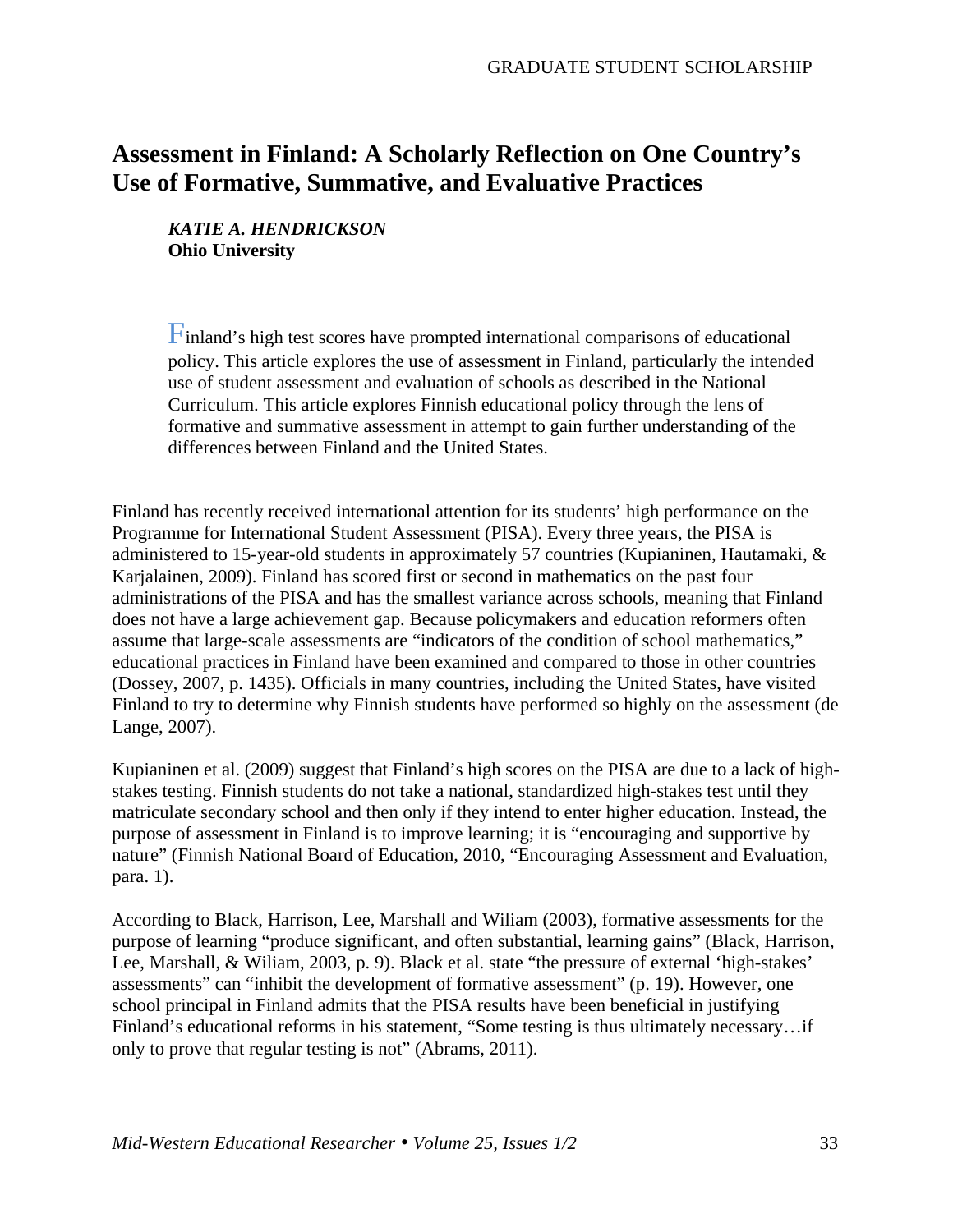In contrast to Finland, students in the United States have had consistently mediocre scores on international assessments, scoring average or lower than other countries (de Lange, 2007; Dossey, 2003; Loveless, 2011; Madaus, Clarke & O'Leary, 2003; Schleicher, 2009). On the First International Mathematics Study in 1964, the United States scored 11th out of 12 nations (Loveless, 2011). On the subsequent Trends in International Mathematics and Science Study (TIMSS), students in the United States scored lower than students in many other nations, fueling fear that the United States is losing its position as a world power and leading to national reports decrying the state of mathematics education (Madaus, Clarke, & O'Leary, 2003; Stigler & Hiebert, 1999; National Academies, 2007). As a result, studies have compared instruction and curriculum in various countries, and the United States has seen a demand for increased rigor in mathematics instruction (Loveless, 2007; Stigler & Hiebert, 1999). In attempts to raise national achievement, the United States has made several reforms that rely upon yearly high-stakes testing for students; however, high-stakes testing may only result in "teaching to the test," or adjusting classroom practices to prepare students for a narrow assessment (Kulm, 1994, p. 2; Madaus et al., 2003).

In essence, while the United States has responded to low international rankings in mathematics assessments by requiring more high-stakes testing, Finland has used the PISA to justify its educational reforms that do not include nationwide high-stakes testing. When examining how Finland achieves such high scores on international assessments, national and classroom assessment practices of Finland should be considered.

To that end, this article describes changes in Finnish assessment practices since the initial PISA and TIMSS rankings. The purpose of this scholarly reflection is to examine Finnish national practices in assessment as a contrast to the practices of the United States. The text of the Finnish National Core Curriculum for Basic Education 2004 (Finnish National Board of Education, 2004) was consulted as the basis for this article, as well as the websites of the Finnish National Board of Education and the Ministry of Education and Culture and a selection of current articles on the topic. Because national policy documents were highly referenced for this article, the potential disconnect between a national curriculum and actual classroom practices must be addressed. According to Clandinin and Connelly (1998), school reform is more complex and difficult than merely changing the text of the curriculum; theory does not beget reality. Regardless, a national curriculum can provide insight into the values and expectations of a country, and Finland's National Core Curriculum provides an illuminating look at the changes that have taken place in the country over the last decade.

## **Background on Finland Schooling Practices**

General classroom practices in Finland may be unfamiliar to teachers in the United States. At age 6, children have the option of attending one year of government-provided pre-primary school, and 96% of students attend. Class sizes are limited to 20 and recommended to have no more than 12 students. At age seven, all students begin nine years of mandatory basic education before entering upper secondary school for three years of either vocational or general education. A school-leaving certificate, awarded after the successful completion of basic education, allows students to enter upper secondary school. Students with the highest grades and marks on the certificate attend general education, while other students attend vocational school. Both groups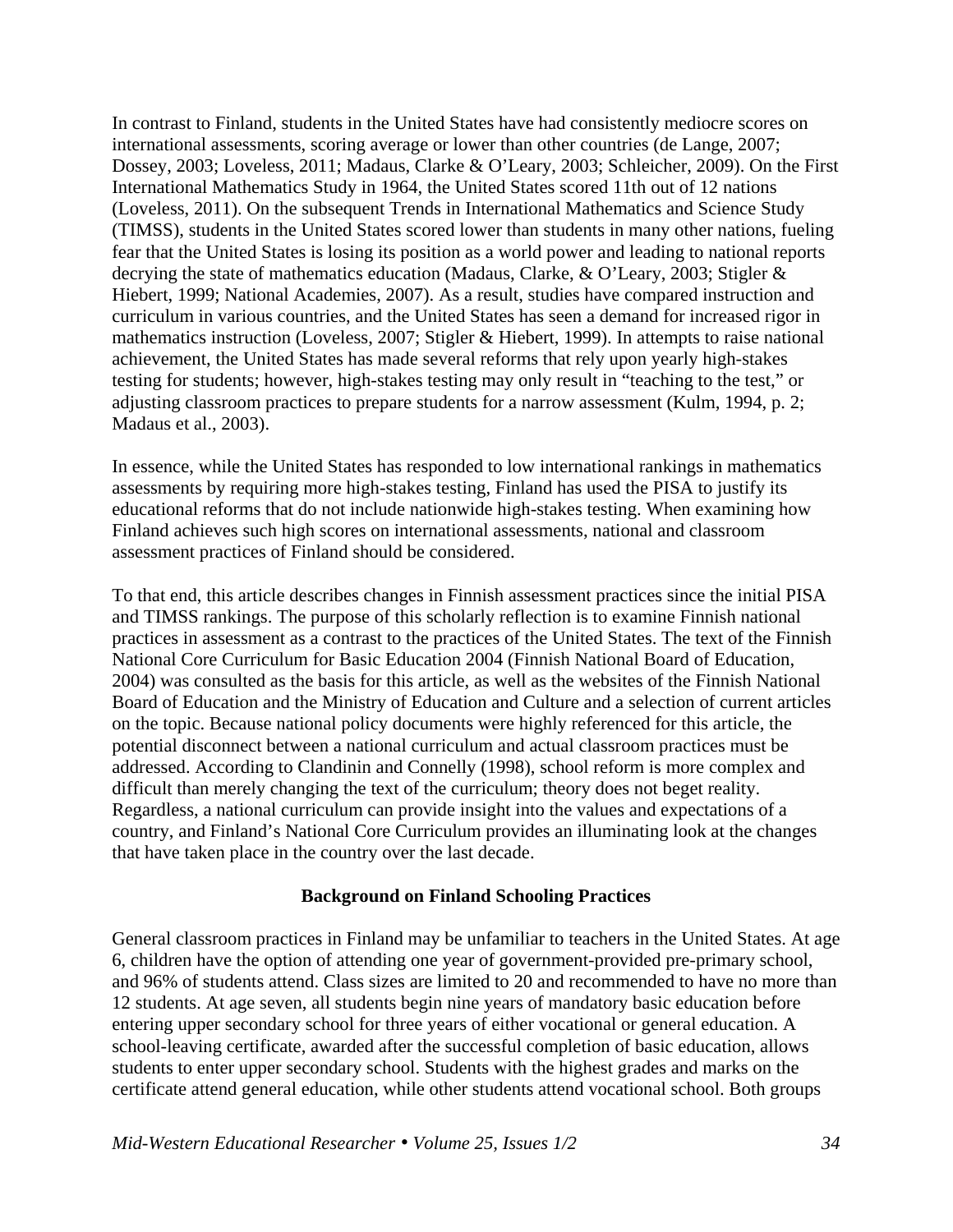of students then have the option to attend higher education at universities or polytechnic training schools. All public education is free, including university and polytechnic schools. At upper secondary and basic education, students are provided with meals and school transportation (Ministry of Education and Culture, 2010).

Normative assessment takes place in early comprehensive school to identify students with possible learning disabilities and need for special education support (Kupiainen et al., 2009). Students are not placed in different classes by ability level; instead, all students are in the same classroom and an additional teacher is present in the classroom to assist struggling students (Grubb, 2007). First- and second-year students may participate in before- and after-school programs, and older students may be provided with special tutoring outside school hours (Ministry of Education and Culture, 2010). Students generally have only a half-hour of homework each night and do not wear school uniforms. Further, Finnish schools have a strict focus on learning, as they do not have tardy bells, athletic teams, marching bands, or school dances (Gamerman, 2008). School learning consists of courses in art, music, cooking, carpentry, and a long recess period, in addition to the typical language, history, mathematics, and science courses (Abrams, 2011).

Teaching is a highly valued and competitive profession, with only the top 10% of applicants accepted into teaching programs (Burridge, 2010; Finnish National Board of Education, 2010). All teachers have extensive master's degrees, and are allowed freedom in the classroom to choose textbooks and adapt a broad national curriculum to their students' individual needs. Finnish schools do not rank students, so honor societies and valedictorians are nonexistent (Gamerman, 2008). The National Curriculum discourages competition, instead placing a focus on cooperation and helpfulness (Kasanen, Raty, & Snellman, 2003).

The assessment system of Finland is based around improving instruction, and the majority of the assessment is formative, or used to improve instruction and learning. Student assessment in Finland takes place in three arenas: within classroom practices, as the final comprehensive assessment of student progress at the culmination of basic education, and during the matriculation examination to serve as a criterion for college admission. Further, the national curriculum is evaluated through the help of an external evaluator and using data from a national standardized assessment, and teachers and schools use self-evaluation to improve education locally.

## **Student Assessment in Finland**

The 2004 National Curriculum provides guidance for evaluation for students in early grades and throughout basic education. The National Core Curriculum for Basic Education 2004 (Finnish National Board of Education, 2004) divides classroom assessment into two categories: assessment during the course and final assessment. Both are nationally mandated to align with national criteria, but they serve different purposes. Formative assessment within the classroom encourages student growth and self-assessment. The national curriculum specifies the criteria for classroom assessment during the course, and it is the teacher's responsibility to carry out assessment of students' conduct and schoolwork along this national criteria. Yearly assessment, based on a variety of student work, provides feedback to students about progress in learning and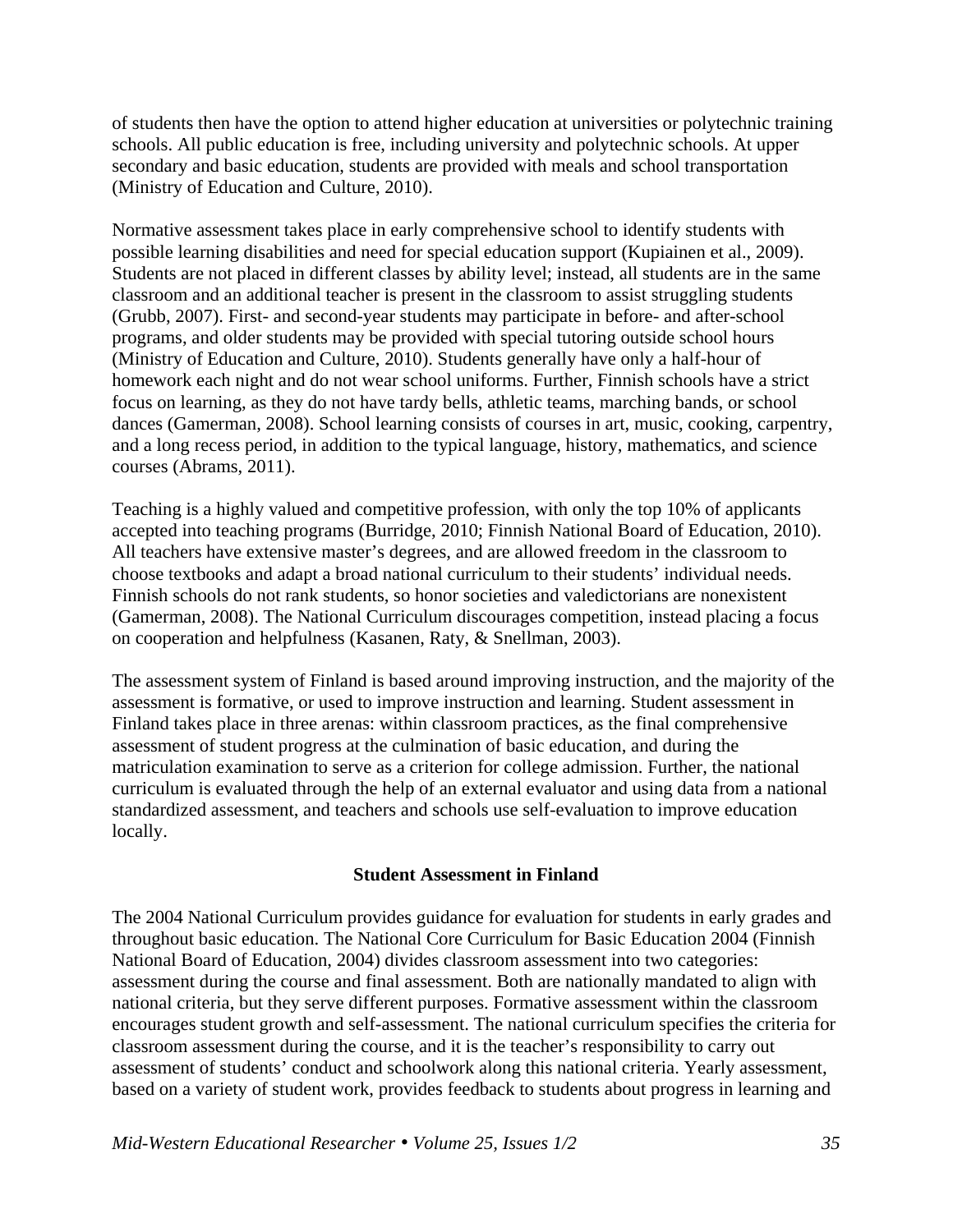suggestions for improvement. The high-stakes final assessment of basic education, contained in the National Curriculum, requires student work samples from 2 years and is conducted by the subject teacher. A final type of assessment that is not included in the National Curriculum is the matriculation examination, the only high-stakes standardized test taken by students. The matriculation examination is administered upon completion of upper secondary school if the student intends to complete further education. In sum, Finland's assessment practices result in fewer formal assessments and fewer pressures for teachers merely to prepare students for a narrow examination.

### **Formative Assessment**

Black and Wiliam (1998) define formative assessment as "all those activities undertaken by teachers, and/or by their students, which provide information to be used as feedback to modify the teaching and learning activities in which they are engaged" (p. 8). Five purposes of mathematics assessment have been outlined by Kulm (1994) as the following: improving instruction and learning, evaluating student progress, providing feedback for students to understand their thinking, communicating expectations, and improving attitudes toward mathematics. Finnish classroom assessment serves similar purposes. In Finland, the purpose of assessment is to guide and encourage studying and self-assessment skills. Assessment measures a combination of educational progress, work skills, and behavior (Finnish National Board of Education, 2010). Classroom assessment practices in Finland allow teachers to evaluate and change instruction based on student needs.

Within the classroom, teachers use formative assessment as well as summative assessment, giving students exams created by the textbook company or by teacher's associations (Kupiainen et al., 2009). According to Kasanen et al. (2003), teachers frequently use tests and test-like situations in primary schools, but avoid presenting the situations as tests. Thus, students see the test situations as learning experiences rather than summative assessments. Numerical grading is not used on these tests, but they are often scored or marked with a scale of "very good" to "needs practice." In these situations, the results are often not provided to students or parents, and instead used by the teacher for planning. The only genuine test situations are presented in the second half of the school year, and they provide a summative overview of what has been learned.

According to the Finnish National Board of Education (2004), the role of assessment during courses is to "guide and encourage studying and to depict how well the pupil has met the objectives established for growth and learning" (p. 260). Thus, within the classroom, frequent feedback is provided to students regarding their progress through the curriculum. Behavior, work skills, and content knowledge are all assessed on the basis of student and teacher interactions, and communicated with parents regularly. Supportive, positive feedback has been shown to increase student learning and feelings of self-efficacy (Black & Wiliam, 1998). Student growth and progress are carefully monitored and shared with students and parents to encourage further student growth and study habits, as well as the development of self-evaluation skills (Finnish National Board of Education, 2010). In addition to frequent feedback about strengths and areas for improvement, students receive a report at the end of each school year and sometimes at the midpoint of the school year, to be further used as guidance for studying.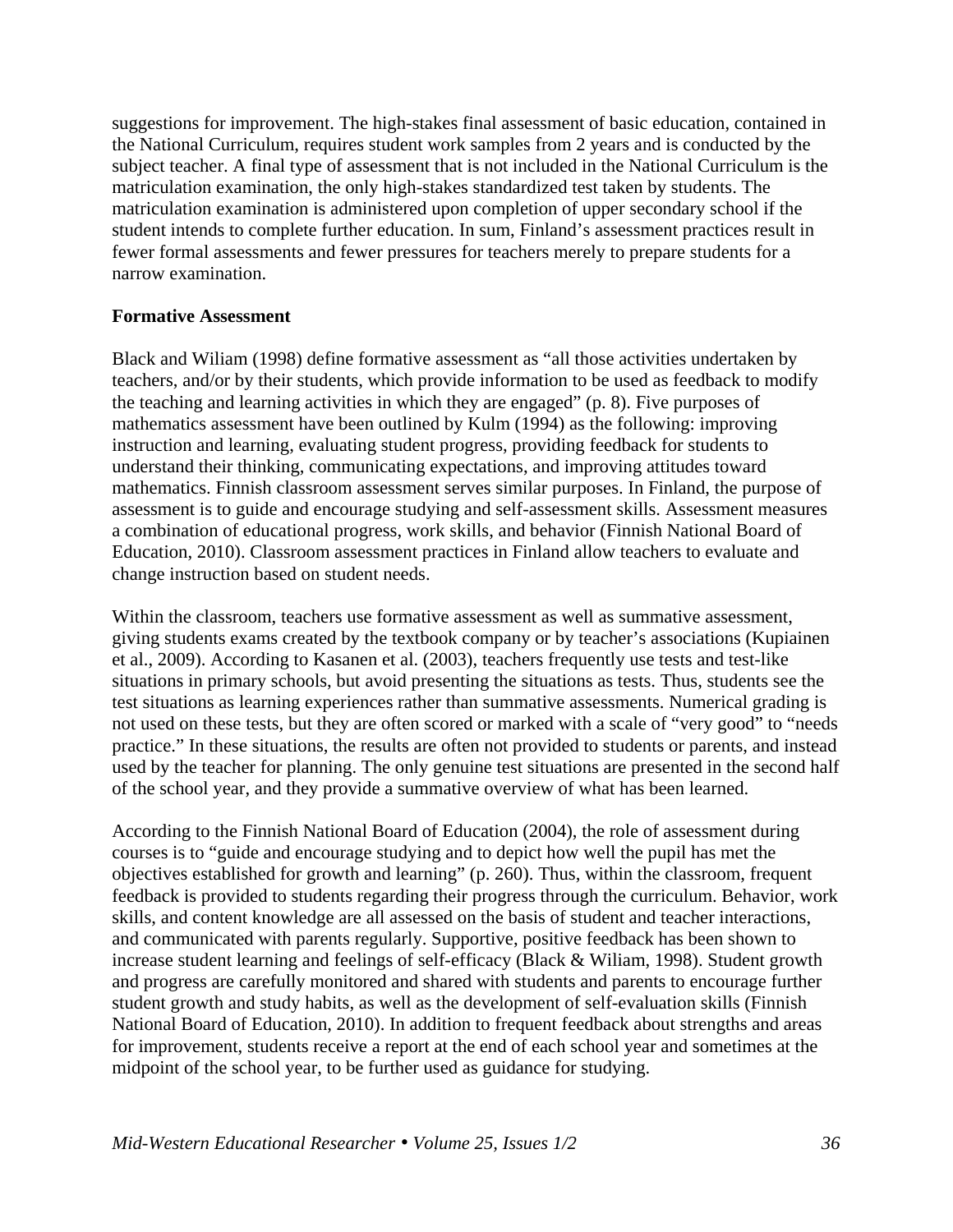Further, frequent formative assessment enables teachers to identify students who struggle with particular topics and provide timely intervention. The teacher or teacher assistant works with individual students or small groups to help students with certain topics. The teacher assistants have been trained in a specific post-secondary program to learn how to assist struggling students, and they work closely with the classroom teacher. Thus, immediate intervention serves struggling students by adapting the learning environment to enhance learning. If necessary, students are provided with special assistance by a special needs teacher, with tutoring after school, or both (Grubb, 2007).

Formative classroom assessment also promotes student self-evaluation. The Finnish National Board of Education (2004) encourages assessment that helps students become aware of their thinking as well as their progress through the curriculum. Thus, student self-assessment is a critical skill for students to develop. Learning how to self-assess well also necessitates teacher guidance. According to Kulm (1994), grades must convey more than mere scores and "communicate to the student what the score means and how they can improve their process" (p. 99). This encourages and enhances the students' ability to self-evaluate future work. Similarly, Rossi (1995) states that one purpose of assessment is to "encourage and positively direct the learner" (p. 160). The information provided by assessment to the learner can help the learner evaluate his or her own performance and learning process, by setting goals and reflecting on progress.

# **Summative Assessment**

Guidelines for summative assessment are detailed in both the Finnish National Board of Education's 1999 publication, *Criterions for Graduating Evaluation in the Basic Education*, and the 2004 National Curriculum (Simola, Rinne, Varjo, Pitkanen, & Kauko, 2009). The purpose of the 1999 document was to establish equality across schools regarding student placement in schools or programs after basic education. The more recent *National Core Curriculum for Basic Education* (Finnish National Board of Education, 2004) expands upon the earlier publication with criteria for teachers to use in evaluating students.

The final assessment of comprehensive school can be considered high-stakes, as it determines whether students earn a certificate of completion and can continue to secondary school. Compiled by the main teacher for each subject, the final assessment is a portfolio containing students' yearly reports as well as diverse evidence of students' work from eighth and ninth grades (Kupiainen et al., 2009). The National Core Curriculum requires the final assessment to be "nationally comparable and treat the pupils equally" (p. 264). It must be aligned with national criteria for each subject, showing that students have met the required objectives for the course. Test scores are not acceptable as the sole criteria for assessment. Further, the final assessment consists of both verbal comments and a numerical score on a scale of four to ten, with an eight reflecting good performance, and a score of five showing an adequate level of performance and allowing students to earn the certificate of completion (Finnish National Board of Education, 2010).

Students take a standardized matriculation examination upon completion of secondary school and prior to entering a university, polytechnic, or vocational school (Grubb, 2007; Ministry of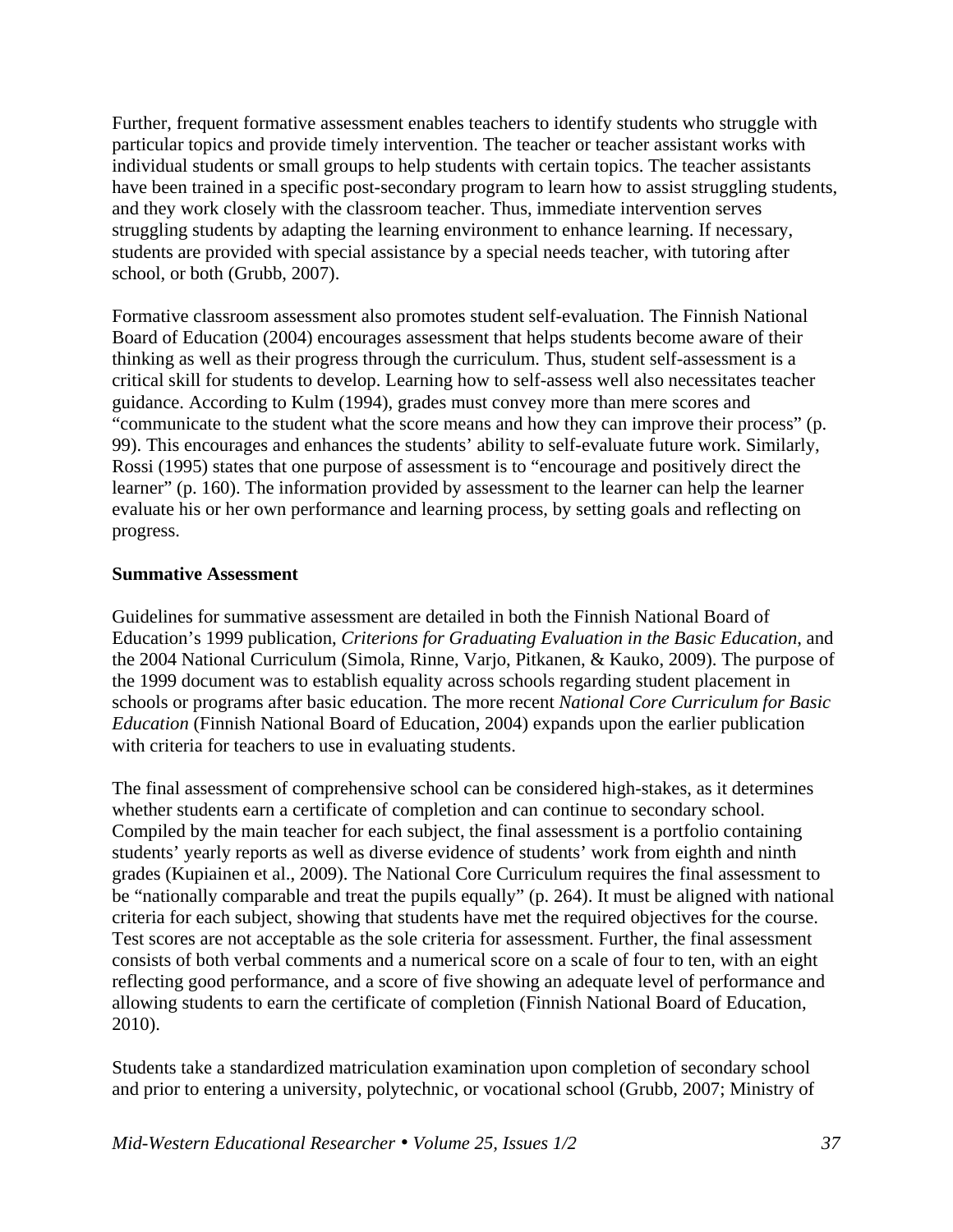Education and Culture, 2010). This assessment measures the knowledge and maturity gained through the upper secondary education curriculum (Finnish National Board of Education, 2010). This marks the only time that standardized assessment is used to make a decision regarding individual students in Finland. Students may take an advanced or general school-leaving exam to determine future school placement (Brekke & Zambulionis, 1995). In a comparison of schoolleaving exams among Denmark, Finland, Latvia, Lithuania, Norway, Poland, Russia, and Sweden, studies found that Finland's examinations were the most comprehensive, addressing six (general) or seven (advanced) of eight categories of mathematical content. Of these countries, Finland's exams had the second highest percentage of the exam assessing the more advanced levels of mathematics proficiency. Further, Finland's general exam contained a greater percentage of high-level questions than any other country in the study (Brekke & Zambulionis, 1995).

## **Evaluation of Teachers and Schools**

In the late 1980s, education in Finland became largely decentralized, increasing local control and ending former policies that structured the teacher's workday and school evaluations. In the past, teachers adhered to a strict national curriculum and official teaching guides, recorded the topic of each instructional hour in a class diary and adhered to a weekly timetable, and school inspectors evaluated schools strictly according to norms (Rinne, Kivirauma, & Simola, 2002). In 1999, the Basic Education Act revised Finland's evaluation practices, changing the purpose of evaluation away from norm steering and to the purpose of supporting "development of education and [to] improve conditions of learning" (Simola et al., 2009, p. 170). Rather than using evaluation to control, the new system of evaluation involves self-assessment, respects diversity, and encourages growth and improvement (Rinne et al., 2002). The only remnant of the former control is the nationally mandated minimum number of lessons that must be taught in each subject. In 1995, the Framework for Evaluating Education Outcomes was published by Finland's National Board of Education to provide guidance to local entities regarding evaluations, but this document is intended to be loosely interpreted (Simola et al., 2009). According to Simola et al., evaluation varies widely among schools, and there is no single national evaluation.

According to these new evaluation standards, teachers and schools are not evaluated externally or on the basis of student test scores. Although schools are evaluated, since 1998 the data has never been publicly linked to individual schools or teachers, so neither schools nor teachers can be ranked (Simola et al., 2009). Students take a national standardized assessment during the last year of basic education, but these results are only used to assess the effectiveness of the national curriculum. Schools perform a self-evaluation once per year, and this evaluation can be made public.

National standardized assessment takes place once per year with a selected sample of ninth grade students for the purpose of diagnosis and improvement of the national curriculum. Each year, a sample of approximately 100 schools is selected for national testing to evaluate the national curriculum. This standardized mathematics assessment is administered and evaluated by the National Board of Education (Kupiainen et al., 2009). However, school test scores are kept confidential to avoid ranking schools or teachers, and only national averages are released to the public (Valijarvi, 2004). The scores are used only to identify widespread weaknesses in the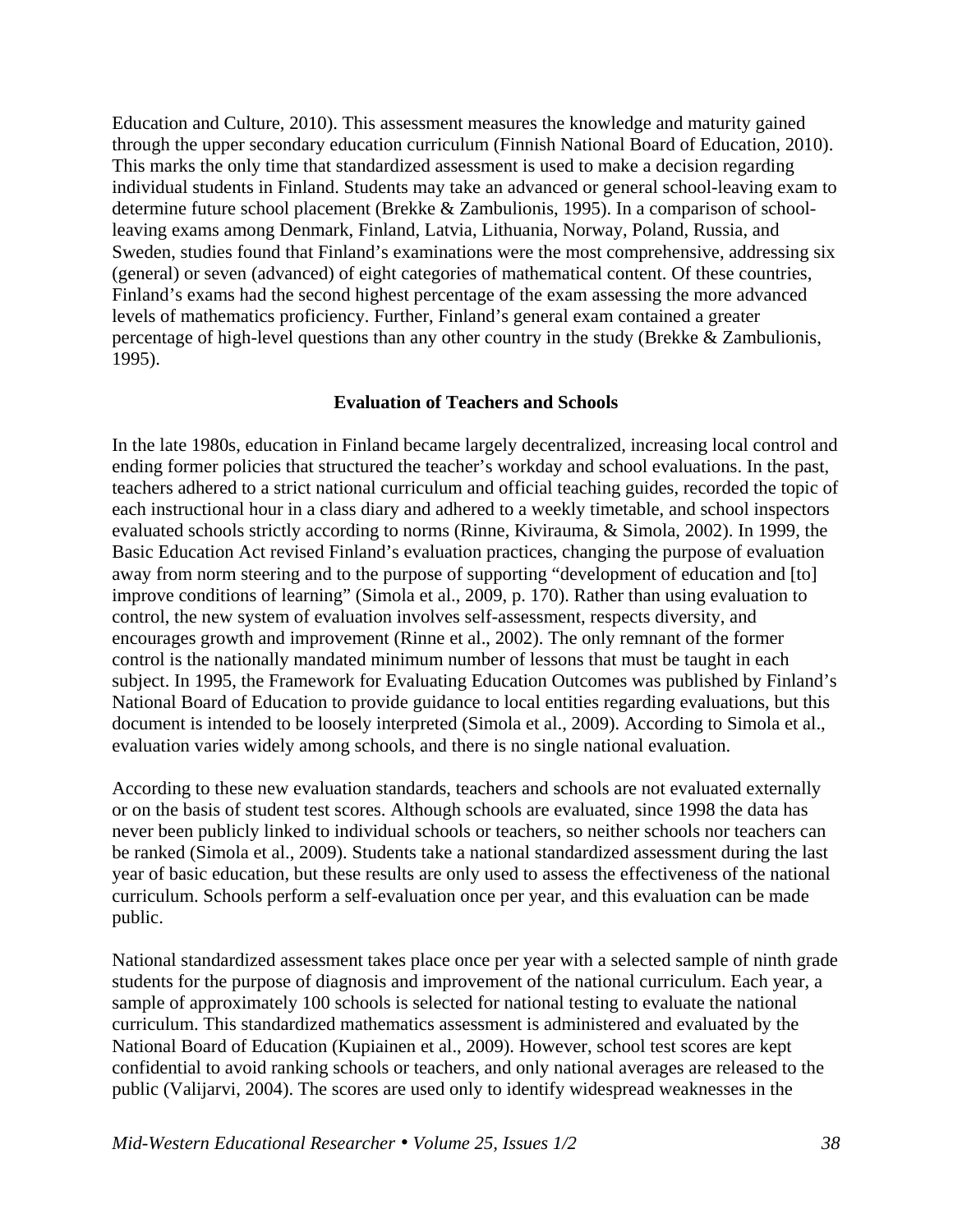nation's educational system and to improve the national policy or curriculum as needed (Grubb, 2007; von Zastrow, 2008).

According to the Ministry of Education and Culture (2010), schools in Finland perform their own evaluations to ensure educational quality and adherence to education policy. Although the Ministry of Education determines the strategy for school evaluation, the Educational Evaluation Council serves as an external evaluator for general features of the educational system (Kupiainen et al., 2009). Schools and municipalities perform self-evaluations regarding education each year (Rinne et al., 2002). Due to this decline in control and increase in self-evaluation, some school employees felt that inspection, control, and evaluation was minimal, and schools were run almost independently (Rinne et al., 2002).

# **Cautions in Making Comparisons**

Although Finland's success on the PISA has encouraged policy-makers in the United States to analyze Finland's educational system, a few cautions should be taken when comparing the two countries.

First, Finland does not have a system for encouraging high achieving and gifted students within the classroom (Burridge, 2010; Gamerman, 2008). Classes containing all students of varying abilities may be helpful to struggling students but boring to gifted students. Although students are told to ask for more work if they find the material too easy, Gamerman (2008) found that some educators and parents advocate for special gifted programs for high-achieving students.

Second, cultural differences between the two countries may mean that the United States cannot implement Finland's policies in the same way or expect the same results. Grubb (2007) warns against imitating Finland's entire educational system because "some aspects of that nation's politics and culture cannot be readily transferred" (p. 106). Finland's reforms work with a small country and a fairly homogenous population, and such reforms might be difficult to implement in large countries with a large disparity in socioeconomic status and immigrants or English language learners. Further, Finland's reforms extend beyond school, providing free health care, meals, counseling, and higher education to all students, hereby alleviating some of the factors that negatively impact students' performance in school.

Third, Finland's recent international acclaim seems to be solely based on the PISA scores, as Finland did not participate in any other international assessments, including the TIMSS, from 1999 to 2011. The PISA may be a "friendly judge" for Finland, as the PISA assesses mathematical literacy and the Finnish mathematical curriculum places a heavy emphasis on literacy and application (Andrews & Sayers, 2006; Loveless, 2011, p. 4; Schleicher, 2009). The TIMSS, on the other hand, tends to assess topics commonly learned across curricula (de Lange, 2007). Regardless of these differences, in 1964, Finland scored 5<sup>th</sup> of 12 countries on the *First International Mathematics Study*, and on the most recent *Trends in Mathematics and Science Study* in which Finland participated, its students scored 14th of all 38 participating countries both higher than the United States, which ranked  $11<sup>th</sup>$  and  $19<sup>th</sup>$ , respectively (Loveless, 2011). More light will be shed on Finland's international rankings in late 2012, when the results of the most recent TIMSS will be released (Loveless, 2011; National Center of Education Statistics,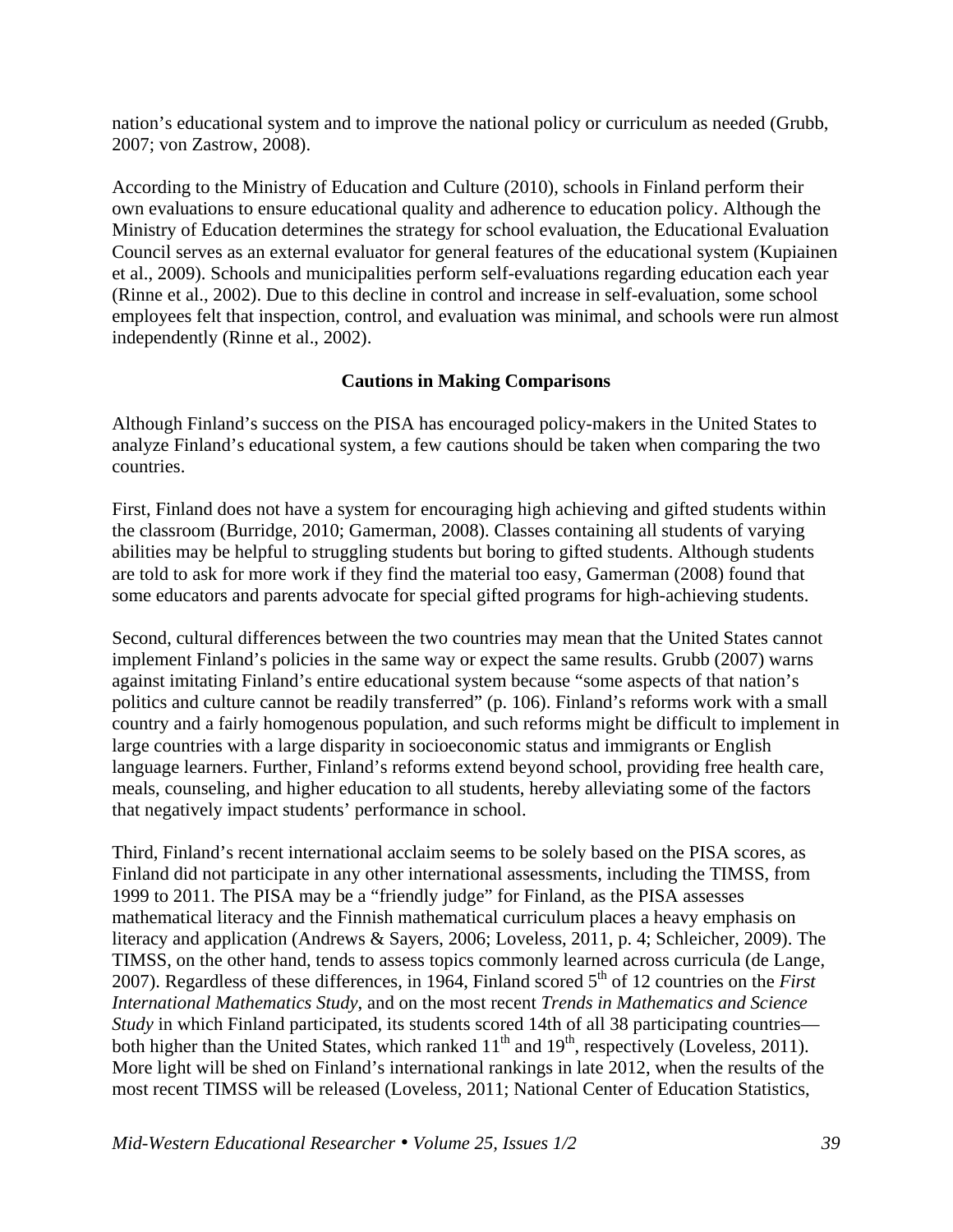2011).

### **Concluding Thoughts**

With the attention the United States has directed at international assessments, some consideration should be paid to the policies of high scoring nations. Although the United States should not leap into educational policies mirroring those of Finland, the differences in the countries' policies are dramatic. Finland takes a definitive stance toward both summative and formative assessment in its national curriculum. The United States has also taken a definitive stance toward national assessment, albeit in the opposite direction. Whereas Finland sees no need for high-stakes testing, the United States has pinned its hopes for improving education on widespread highstakes testing. The Finnish National Curriculum has fostered a supportive environment for the development of teacher professionalism and expertise, providing Finnish teachers with the freedom needed to make classroom and assessment decisions. On the other hand, teachers in the United States are subject to stringent requirements regarding curriculum and assessment. Policymakers in the United States might benefit from a consideration of the policy differences in Finland and the effect these policies may have on student performance. After all, if Finland is able to score so highly on international assessments with their hands-off policies, what does that mean for the rigid policies and high-stakes testing in the United States?

#### **References**

- Andrews, P., & Sayers, J. (2006). Conditions for learning: Part 3. *Mathematics Teaching, 199,* 34-38.
- Abrams, S. E. (2011, January 28). The children must play: What the United States could learn from Finland about education reform. *The New Republic*. Retrieved from http://www.tnr.com/article/politics/82329/education-reform-Finland-US
- Black, P., Harrison, C., Lee, C., Marshall, B., & Wiliam, D. (2003). *Assessment for learning: Putting it into practice.* Maidenhead, Berkshire, England: Open University Press.
- Black, P., & Wiliam, D. (1998). Assessment and classroom learning. *Assessment in Education, 5*(1), 7-74.
- Burridge, T. (2010). Why do Finland's schools get the best results? *BBC News*. Retrieved from http://news.bbc.co.uk/2/hi/8601207.stm
- Brekke, G., & Zambulionis, A. (1995). A comparison of school leaving math exams. In E. Pehkonen (Ed.), *Proceedings of the Nordic Conference on Mathematics Teaching* (pp. 66-71). Lahti, Finland: University of Helsinki.
- Clandinin, D. J., & Connelly, F. M. (1998). Stories to live by: Narrative understandings of school reform. *Curriculum Inquiry, 28*, 149-164.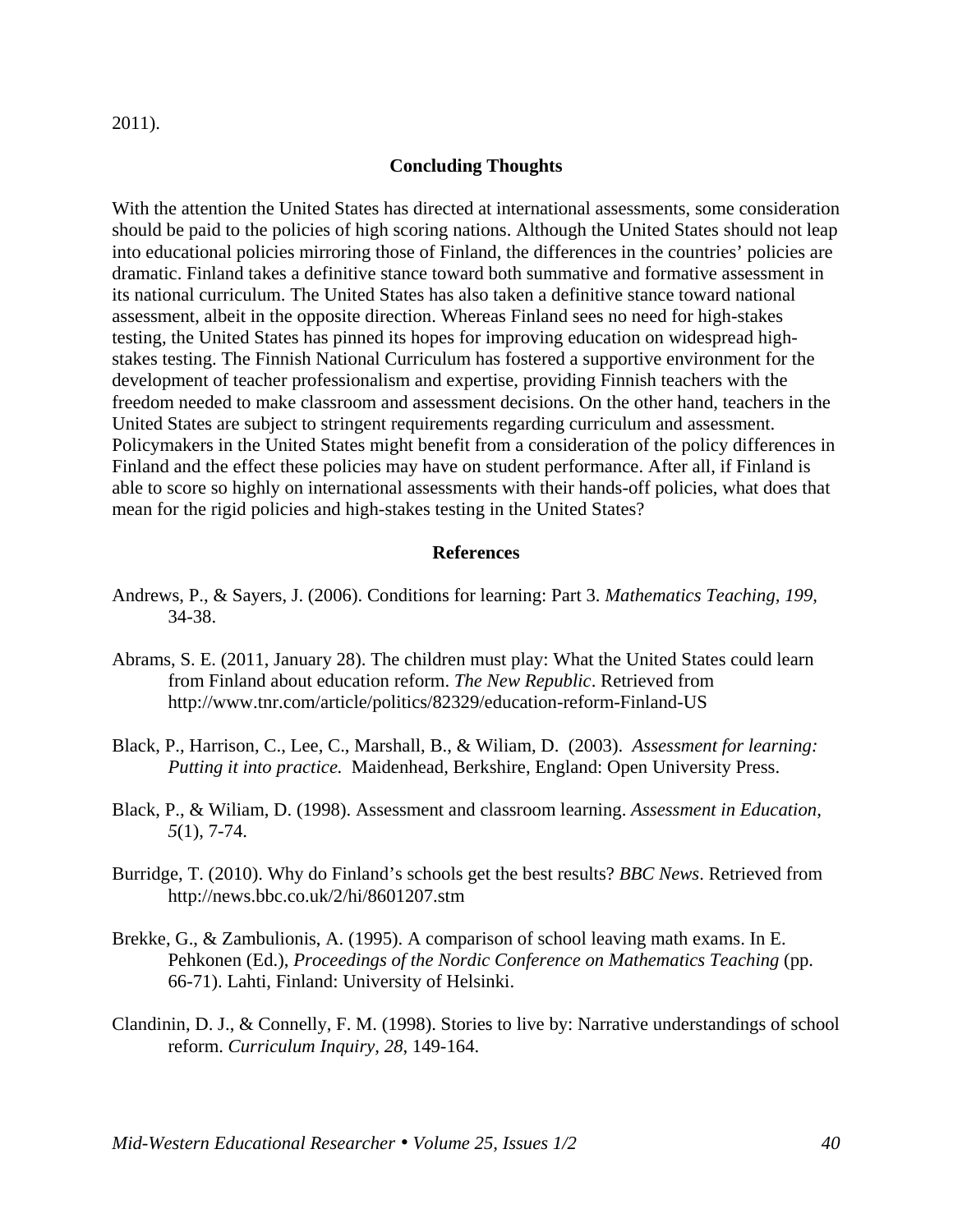- Darling-Hammond, L. (2010, October). What we can learn from Finland's successful school reform. *NEA Today Magazine.* Retrieved from http://www.nea.org/home/40991.htm
- de Lange, J. (2007). Large-scale assessment and mathematics education. In F. K. Lester, Jr. (Ed.). *Second handbook of research on mathematics teaching and learning: A project of the National Council of Teachers of Mathematics* (Vol. 2, pp. 1111-1142). Charlotte, NC: Information Age.
- Dossey, J. A. (2003). Large-scale assessment: National and international. In G. M. A. Stanic & J. Kilpatrick (Eds.). *A history of school mathematics* (Vol. 2, pp. 1435-1487). Reston, VA: National Council of Teachers of Mathematics.
- Educators in Connecticut, (1996). *A teacher's guide to performance-based learning and assessment.* Alexandria, VA: Association for Supervision and Curriculum Development.
- Finnish National Board of Education (1999). *The criterions for graduating evaluation in the basic education.* Helsinki: Opetushallitus.
- Finnish National Board of Education. (2010). *Education.* Retrieved from http://www.oph.fi/english/education
- Finnish National Board of Education. (2004). *National core curriculum for basic education 2004*. Retrieved from http://www.oph.fi/english/publications/2009/ national core curricula for basic education
- Gamerman, E. (2008, February 29). What makes Finnish kids so smart? *The Wall Street Journal*, W1.
- Grubb, W. N. (2007, October). Dynamic inequality and intervention: Lessons from a small country. *Phi Delta Kappan, 89*, 105-114.
- International Association for the Evaluation of Educational Achievement. (1967). *First international mathematics study.*
- International Association for the Evaluation of Educational Achievement. (2011). *Trends in mathematics and science study.*
- Kasanen, K., Raty, H., & Snellman, L. (2003). Learning the class test. *European Journal of Psychology of Education, 17*(1), 43-58.
- Kulm, G. (1994). *Mathematics assessment: What works in the classroom.* San Francisco, CA: Jossey-Bass.
- Kupiainen, S., Hautamaki, J., & Karjalainen, T. (2009). *The Finnish education system and PISA.* Finland: Ministry of Education Publications.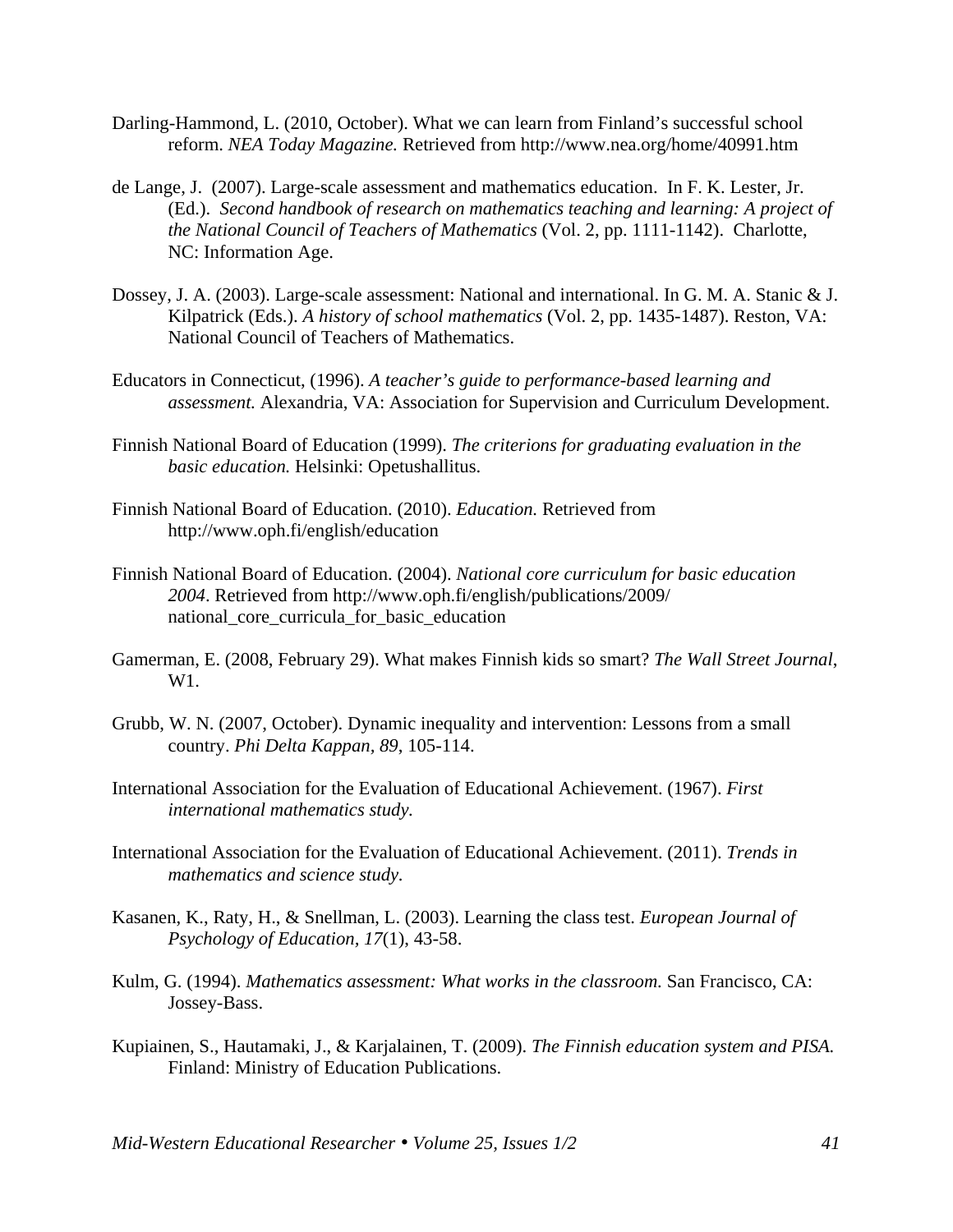- Loveless, T. (Ed.) (2007*). Lessons learned: What international assessments tell us about math achievement*. Washington, D. C.: Brookings Institution Press.
- Loveless, T. (2011). How well are American students learning? *The Brown Center Report on American Education, 11*(5), 1-28.
- Madaus, G., Clarke, M., & O'Leary, M. (2003). A century of standardized mathematics testing. In G. M. A. Stanic, & J. Kilpatrick (Eds.). *A history of school mathematics* (Vol. 2, pp. 1311-1433). Reston, VA: National Council of Teachers of Mathematics.
- Ministry of Education and Culture (2010). *Education.* Retrieved from http://www.minedu.fi/OPM/Koulutus/?lang=en
- National Academies. (2007). *Rising above the gathering storm: Energizing and employing America for a brighter economic future.* Washington, DC: National Academies Press.
- National Center of Education Statistics (2011). *2011 NAEP-TIMSS linking study.*  http://nces.ed.gov/timss/naeplink.asp
- Rinne, R., Kivirauma, J., & Simola, H. (2002). Shoots of revisionist education policy or just slow readjustment? The Finnish case of educational reconstruction. *Journal of Educational Policy, 17,* 643-658.
- Rossi, M. (1995). New components for the study and evaluation of mathematics. In E. Pehkonen (Ed.), *Proceedings of the Nordic Conference on Mathematics Teaching* (pp. 160-163). Lahti, Finland: University of Helsinki.
- Schleicher, A. (2009). Seeing the United States education system through the prism of international comparisons. *Middle School Journal, 40*(5), 11-17.
- Simola, H., Rinne, R., Varjo, J., Pitkanen, H., & Kauko, K. (2009). Quality assurance and evaluation (QAE) in Finnish compulsory schooling: A national model or just unintended effects of radical decentralisation? *Journal of Education Policy, 24*, 163-178.
- Stigler, J. W., & Hiebert, J. (1999). *The teaching gap*. New York, NY: The Free Press.
- von Zastrow, C. (2008, September 29). *In teachers we trust: An interview with Finnish education expert Reijo Laukkanen.* Learning First Alliance. Retrieved from http://www.learningfirst.org/node/2121
- Webb, N. L. (2007). Mathematics content specifications in the age of assessment. In F. K. Lester, Jr. (Ed.), *Second handbook of research on mathematics teaching and learning: A project of the National Council of Teachers of Mathematics* (Vol. 2, pp. 1281-1292). Charlotte, NC: Information Age.